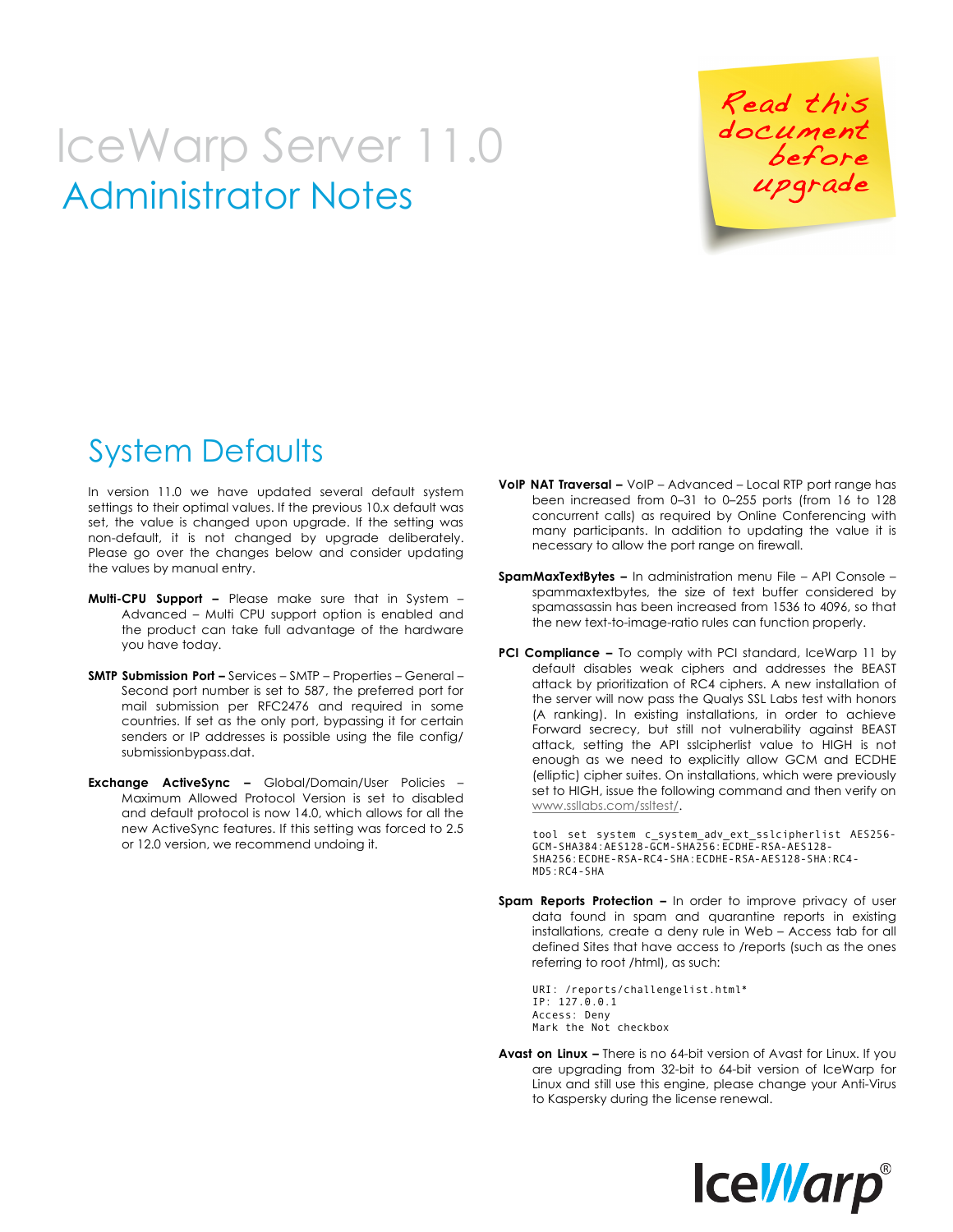# IceWarp Server 11.0

#### New WebClient

- **Old WebClient Still Accessible –** End users all react differently to change. To address this, WebClient 11.0 can be switched to the old WebClient 10.4 at any time by visiting '/webmail/old' in the URL of WebClient. Once in WebClient 10.4 users can change back to 11.0 instantly by accessing 'Tools – Switch to New Interface'. You can even force the old WebClient login page temporarily for everyone by adding tag <prefered\_version\_default> 0</prefered\_version\_default> in server.xml. Interested users can then go to new login page through a link at the top.
- **New WebClient Alert –** Future releases won't have the old WebClient included anymore; therefore we have built in a repeated alert, reminding users to switch to the new WebClient. The pop-up includes a video walkthrough of the new WebClient and concise help about changes from the end-user perspective. Users can choose to immediately Switch, or Postpone for another week. The same What's New dialog can be also accessed in the new WebClient's Help.
- **New Spell Checker –** Spelling checker has been updated to use the standard hunspell dictionaries found in OpenOffice. These dictionaries are much more up-todate so you can expect a better performance in any of the several pre-installed languages, as well as support for complex languages like Chinese. Some dictionaries are not distributed and need to be additionally installed from openoffice.org following directions in WebClient Administration Guide.
- **Dropbox Support –** Users can browse through and attach their files from Dropbox, the files will be sent as a link similar to SmartAttach. First you will need to enable the Dropbox chooser. Login to Dropbox.com and go to the general menu – Developer section – Drop-ins, create a Chooser app, inside define each domain and IP of WebClient and copy the corresponding App key into WebClient Administration Options – General – Dropbox. Each user can then choose to login to their company account or their own private Dropbox account upon first use of the Dropbox feature.
- **Weather –** Weather information provided by Google Weather has been replaced by a commercial service Weather Underground®. Users who had their home cities defined in previous versions need to enable the service and reenter the city information in Options to continue receiving weather updates.
- **Twitter Link on Login Page –** The social network links on login page let you engage users in your own online communities. Simply enter your Twitter handle in WebClient Administrator Options – General – Login Screen – Twitter handle. If empty or deleted, IceWarp's Twitter will be displayed (@icewarp). The link can be removed from the login page in the same dialog.
- **Facebook Link on Login Page -** The social network links on login page let you engage users in your own online communities. First you need to prepare the corresponding Like button code in Facebook's Developer page. Then enter the code to WebClient Administrator Options – General – Login Screen – Facebook code. If empty or deleted, IceWarp's Facebook will be displayed (/icewarpinc). The link can be removed from the login page in the same dialog. Sample code (yours will be very similar after selecting the same options and choosing URL format).
- **Administrator Contact Form –** The new contact form on the login page provides a direct way for users to reach the responsible person (you) in case they forgot password or cannot login to WebClient for any reason. The form is sent by email to the domain administrator (if the domain is configured as a virtual host and the administrator email address in the administration console under Domain properties is not empty) and if not found, to the administrator of the primary domain.
- **Login Screen Banners –** We educate your users so you don't have to. The banners and their associated Learn More sections provide step-by-step instructions for setup of IceWarp's advanced collaboration features. The tutorials are written in the best-case scenario, assuming that AutoDiscover is properly configured in console and DNS, that the certificate for autodiscover.domain.tld is issued by a trusted authority and that the features are enabled in the Services tab. You should have at least one valid license for Exchange ActiveSync so that each user can evaluate it for 7 days before needing a full license. The banners can be customized by way of creating a custom skin and following the structure of html\webmail\client\skins\default\login\ banners.xml. Banners and/or the help tutorials can be disabled from WebClient Administrator Options – General – Login Screen.
- **Login Screen Logo and Color –** For the new WebClient login page with top-left logo, you will need a new image file, matching in dimensions to the default IceWarp logo. While the old logo was a larger square format, for the new logo you need a narrow rectangular version. Upload the new logo in WebClient Administrator Options – General – Login Screen, copying it into filesystem will not work anymore. Plus, you can choose a color theme of the login page matching to your company branding under the Login style option.



#### **WebClient**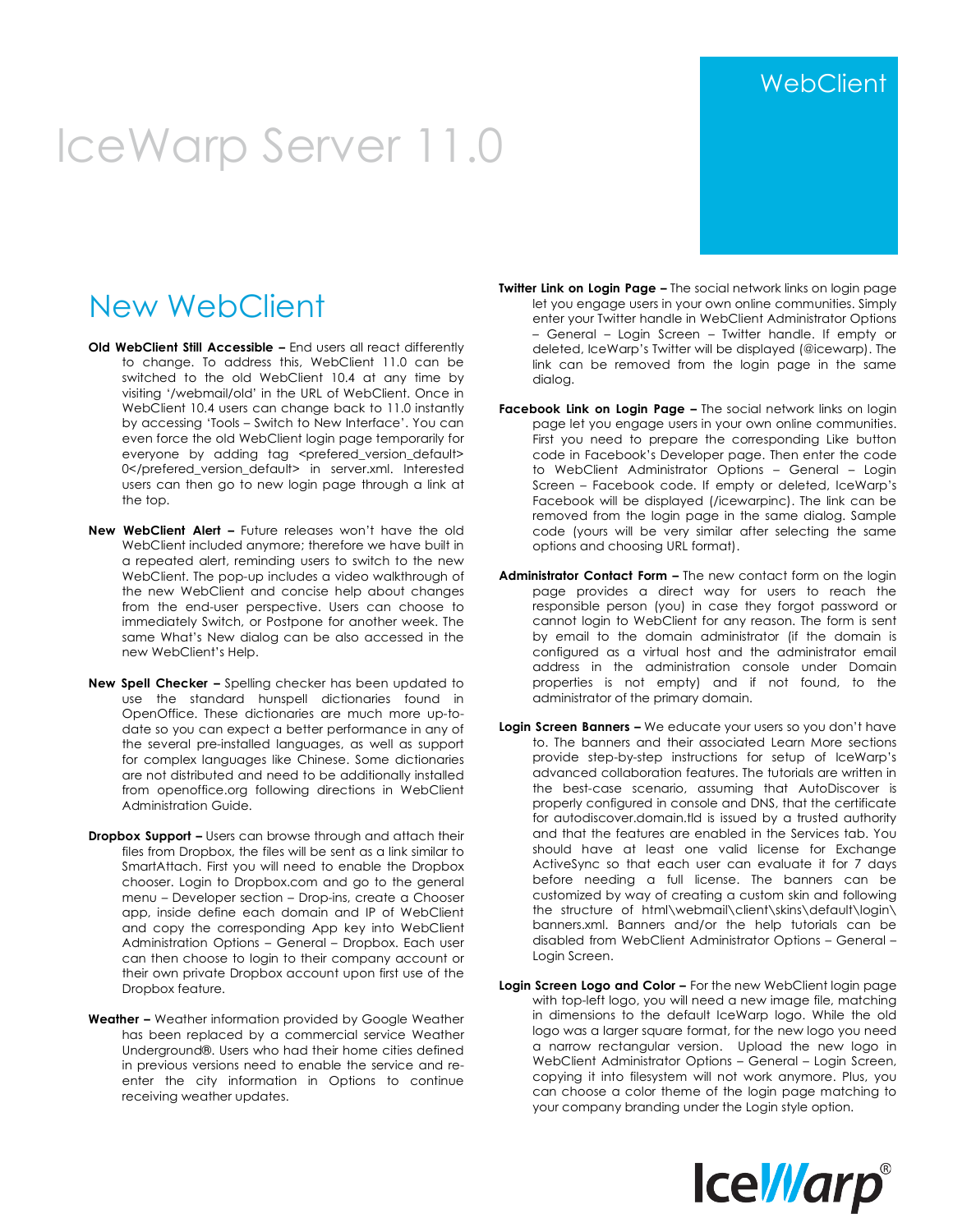## IceWarp Server 11.0

- **Favorites Off by Default –** Favorites are now hidden since they are even less useful, with the mail folder sorted with Inbox/ Drafts/Sent/Spam/Trash at the top. Users can enable Favorites again in their Options, or you can turn this on again for everyone in Administrator Options – General – Global Settings – Show Favorite folders.
- **Message Preview: Right Pane by Default –** We have made previewing emails much cleaner. With reading pane on the right, the message list now includes time, flags and other email details, so that the email preview itself can be simple and scroll the header completely out of the way. This view is recommended and has been made the default. Due to deleting the user settings cookie of v10, which doesn't apply to v11 because of different element/window/alert box sizes, users who had the client look customized with preview at the bottom and window sizes will lose these settings after login to the new WebClient.
- **Show Headers Moved –** When fine tuning the antispam and troubleshooting email formatting issues, you will find the email headers still useful, but there's no clickable icon anymore. Just right-click the message subject.
- **WebIM Status Presets –** We have simplified the WebIM to offer only Online, DND and Offline status presets by default. In WebClient Administrator Options – IM, you can enable more presets, including the new Invisible mode.

### Online Meetings

**High-Level Technical Overview –** On the server side, IceWarp Meetings are built exclusively on top of IceWarp SIP Server- its new VoIP Conferencing extension, a Jitter buffer for multiplexing audio streams, VoIP IVR for interactive voice prompts and in-call information, and Online Conferencing module running on Java, interfacing with IceWarp SIP Server locally, connecting to remote clients for audio and also servicing the private and group chats by SIP SIMPLE. On the client side, we are taking advantage of existing chat front-end (WebIM- built on AJAX) and phone client (WebPhone- a Java applet) with additional frameworks that seamlessly integrate the features into WebClient's UI, and an external application for screen sharing based on Mikogo® technology.

- **Licensing –** Online Conferencing subscription is based on session channels per year. Number of channels defines how many concurrent meetings can run at one time (at least 2-3 recommended). Each channel includes 1 meeting organizer and up to 25 participants. Additional organizers can be economically added through the IceWarp SIP Server license. Participants don't need any license or account and anyone can join, but only organizers have the meeting fully integrated into their WebClient accounts. Organizers also licensed for IceWarp Instant Messaging Server can start meetings and invite participants directly from WebIM contact list.
- **Java VM Prerequisite –** Java needs to be installed on the server and in the system PATH, so that "java" can be called from any directory in the command line. We recommend using the same bitness of Java as the IceWarp Server (Java 64-bit for IceWarp Server 64-bit and 32-bit for 32-bit server). This alone should ensure that for example Java 64-bit installed in c:\windows\syswow64\ will be already in the system path, but it's better to make sure of that if you still get the message 'Java not installed' in console – VoIP – Services.

### Exchange ActiveSync

- **Newest Protocol Support –** Up from previous basic synchronization envelope of 12.0, now all EAS versions are supported up to 12.1, 14.0 and 14.1. This wraps up the development of ActiveSync, with possibility to easily add other features as soon as client device vendors implement them in their devices. IceWarp is excited that its customers will enjoy a large set of new mobility features. However, not all devices are created to work with the latest protocols. IceWarp can easily address this by giving you a special EAS Protocol Version provisioning option. The administrator will set a maximum allowed EAS protocol version for every provisioning system level, assigning specific devices or user groups a lower protocol version than the one reported by device as supported. As soon as a lower version is selected, all provisioning dialogs update to reflect only applicable policies and others are greyed out.
- **ABQ Strings Support –** In addition to DeviceID code, we are now able to read the Model, Friendly Name and Operating System. This is used to identify the mobile device to users in WebClient. Friendly Name is also synchronized between WebClient and the administration console and can be overridden by both the user and administrator. To reset it, delete the name and click OK.



#### Administration